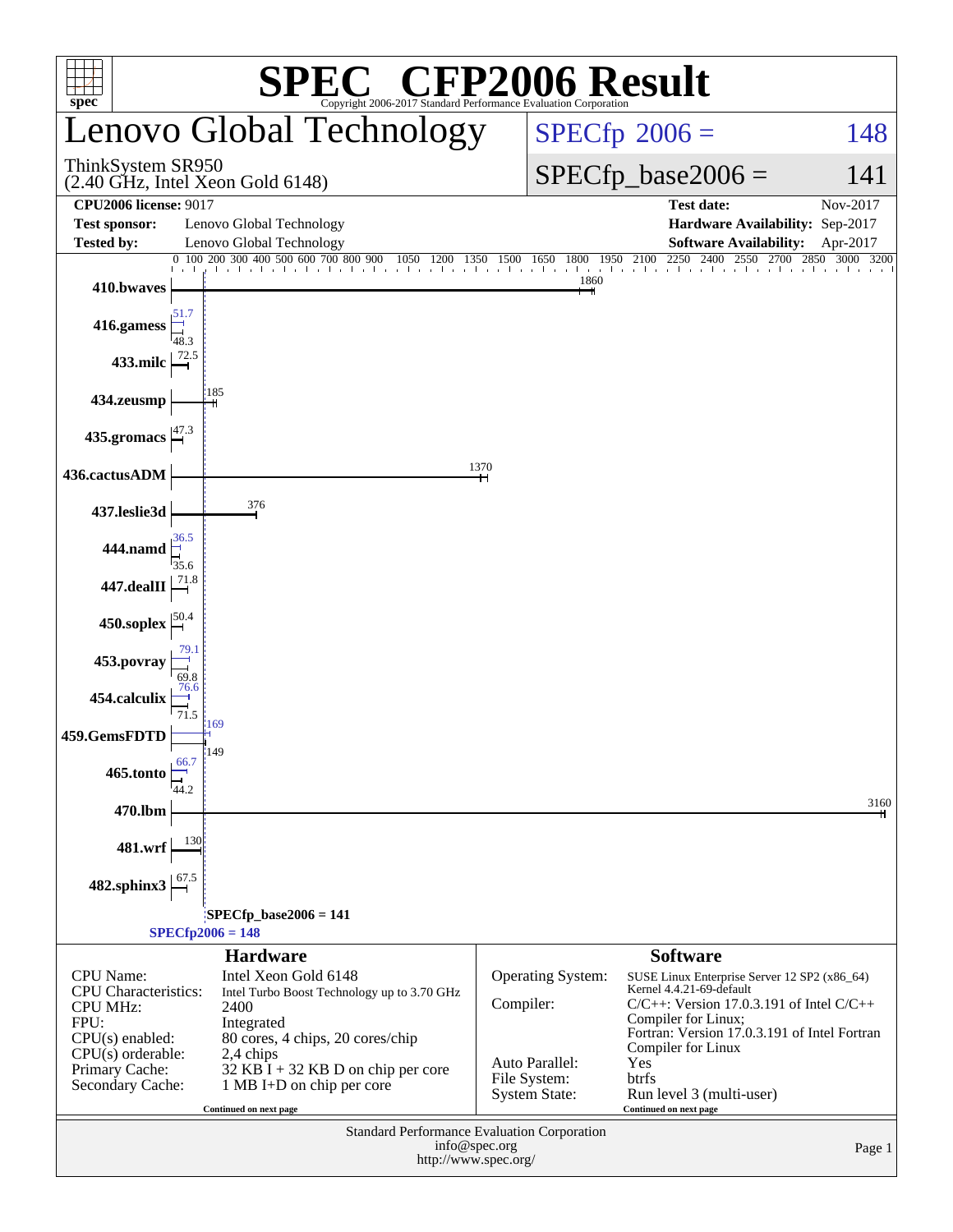

# enovo Global Technology

#### ThinkSystem SR950

(2.40 GHz, Intel Xeon Gold 6148)

#### $SPECTp2006 = 148$

#### $SPECfp\_base2006 = 141$

| <b>CPU2006 license: 9017</b> |                                       |                       | <b>Test date:</b><br>Nov-2017             |
|------------------------------|---------------------------------------|-----------------------|-------------------------------------------|
| <b>Test sponsor:</b>         | Lenovo Global Technology              |                       | Hardware Availability: Sep-2017           |
| <b>Tested by:</b>            | Lenovo Global Technology              |                       | <b>Software Availability:</b><br>Apr-2017 |
| L3 Cache:                    | $27.5$ MB I+D on chip per chip        | <b>Base Pointers:</b> | $64$ -bit                                 |
| Other Cache:                 | None                                  | Peak Pointers:        | $32/64$ -bit                              |
| Memory:                      | 1536 GB (48 x 32 GB 2Rx4 PC4-2666V-R) | Other Software:       | None                                      |
| Disk Subsystem:              | 1 x 800 GB SAS SSD                    |                       |                                           |
| Other Hardware:              | None                                  |                       |                                           |

|                        |                                                                                                          |              |                |       | Results Tadie  |       |                |              |                |              |                |              |
|------------------------|----------------------------------------------------------------------------------------------------------|--------------|----------------|-------|----------------|-------|----------------|--------------|----------------|--------------|----------------|--------------|
|                        | <b>Base</b>                                                                                              |              |                |       | <b>Peak</b>    |       |                |              |                |              |                |              |
| <b>Benchmark</b>       | <b>Seconds</b>                                                                                           | <b>Ratio</b> | <b>Seconds</b> | Ratio | <b>Seconds</b> | Ratio | <b>Seconds</b> | <b>Ratio</b> | <b>Seconds</b> | <b>Ratio</b> | <b>Seconds</b> | <b>Ratio</b> |
| 410.bwaves             | 7.29                                                                                                     | 1860         | 7.25           | 1870  | 7.51           | 1810  | 7.29           | 1860         | 7.25           | 1870         | 7.51           | 1810         |
| $416$ .gamess          | 406                                                                                                      | 48.3         | 408            | 48.0  | 405            | 48.3  | 379            | 51.7         | 379            | 51.7         | 379            | 51.6         |
| $433$ .milc            | 126                                                                                                      | 72.8         | 127            | 72.5  | 127            | 72.4  | 126            | 72.8         | <u>127</u>     | 72.5         | 127            | 72.4         |
| $434$ . zeusmp         | 49.2                                                                                                     | 185          | 49.8           | 183   | 45.8           | 199   | 49.2           | 185          | 49.8           | 183          | 45.8           | 199          |
| $435.$ gromacs         | 151                                                                                                      | 47.4         | 151            | 47.3  | 151            | 47.3  | 151            | 47.4         | 151            | 47.3         | 151            | 47.3         |
| 436.cactusADM          | 8.72                                                                                                     | 1370         | 8.72           | 1370  | 8.53           | 1400  | 8.72           | 1370         | 8.72           | 1370         | 8.53           | 1400         |
| 437.leslie3d           | 25.2                                                                                                     | 373          | 24.9           | 377   | 25.0           | 376   | 25.2           | 373          | 24.9           | 377          | 25.0           | 376          |
| 444.namd               | 225                                                                                                      | 35.6         | 225            | 35.6  | 225            | 35.6  | 220            | 36.5         | 220            | 36.5         | 220            | 36.5         |
| $ 447 \text{.}$ dealII | 159                                                                                                      | 71.8         | 159            | 71.9  | 160            | 71.7  | 159            | 71.8         | 159            | 71.9         | 160            | 71.7         |
| $450$ .soplex          | 164                                                                                                      | 50.7         | 166            | 50.4  | 165            | 50.4  | 164            | 50.7         | 166            | 50.4         | 165            | 50.4         |
| $453$ .povray          | 76.3                                                                                                     | 69.7         | 76.2           | 69.8  | 76.0           | 70.0  | 67.3           | 79.0         | 67.3           | 79.1         | 67.2           | 79.1         |
| $454$ .calculix        | 115                                                                                                      | 71.5         | 116            | 71.3  | 115            | 71.5  | 108            | 76.1         | 108            | 76.6         | 108            | 76.6         |
| 459.GemsFDTD           | 70.6                                                                                                     | 150          | 72.1           | 147   | 71.1           | 149   | 62.7           | 169          | 63.3           | 168          | 62.9           | 169          |
| $ 465$ .tonto          | 223                                                                                                      | 44.2         | 232            | 42.4  | 210            | 46.8  | 148            | 66.7         | 148            | 66.6         | 147            | 67.0         |
| 470.1bm                | 4.35                                                                                                     | 3160         | 4.37           | 3150  | 4.34           | 3170  | 4.35           | 3160         | 4.37           | 3150         | 4.34           | 3170         |
| $ 481$ .wrf            | 86.8                                                                                                     | 129          | 86.2           | 130   | 85.9           | 130   | 86.8           | 129          | 86.2           | <b>130</b>   | 85.9           | 130          |
| 482.sphinx3            | 289                                                                                                      | 67.4         | 289            | 67.5  | 289            | 67.5  | 289            | 67.4         | 289            | 67.5         | 289            | 67.5         |
|                        | Results appear in the order in which they were run. Bold underlined text indicates a median measurement. |              |                |       |                |       |                |              |                |              |                |              |

#### **[Results Table](http://www.spec.org/auto/cpu2006/Docs/result-fields.html#ResultsTable)**

#### **[Operating System Notes](http://www.spec.org/auto/cpu2006/Docs/result-fields.html#OperatingSystemNotes)**

Stack size set to unlimited using "ulimit -s unlimited"

#### **[Platform Notes](http://www.spec.org/auto/cpu2006/Docs/result-fields.html#PlatformNotes)**

BIOS configuration: Choose Operating Mode set to Maximum Performance Hyper-Threading set to Disable LLC dead line alloc set to Disable Sysinfo program /home/cpu2006-1.2-ic17.0u3/config/sysinfo.rev6993 Revision 6993 of 2015-11-06 (b5e8d4b4eb51ed28d7f98696cbe290c1) running on linux-uyxw Tue Nov 7 11:46:53 2017

 This section contains SUT (System Under Test) info as seen by some common utilities. To remove or add to this section, see: Continued on next page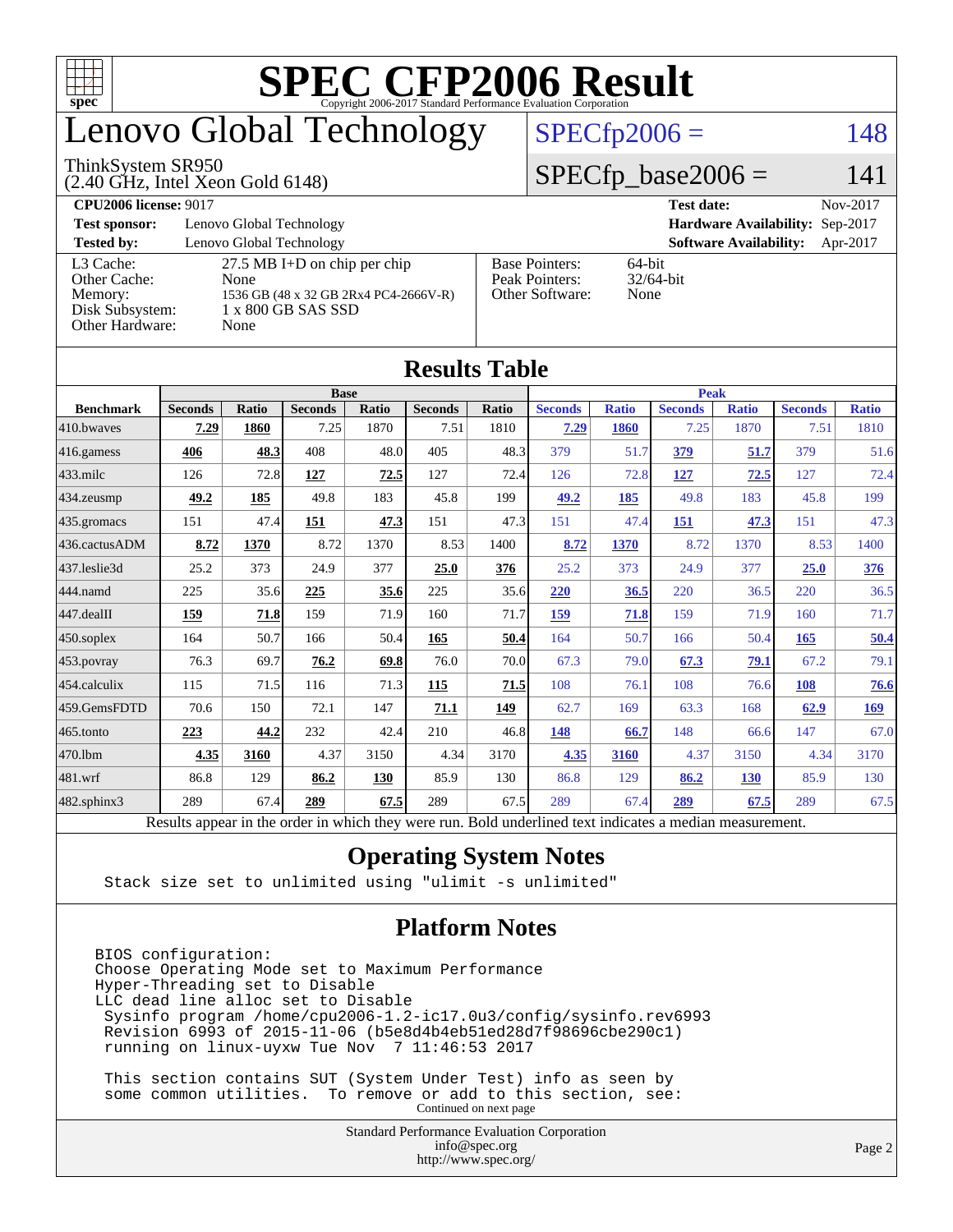

## enovo Global Technology

ThinkSystem SR950

 $SPECTp2006 = 148$ 

(2.40 GHz, Intel Xeon Gold 6148)

 $SPECTp\_base2006 = 141$ 

| <b>CPU2006</b><br>$901^{\circ}$<br>, license•<br>◡▴<br>. | date<br>. est<br>$-$ CSL $-$<br>. | .2017<br>Nov. |
|----------------------------------------------------------|-----------------------------------|---------------|

**[Test sponsor:](http://www.spec.org/auto/cpu2006/Docs/result-fields.html#Testsponsor)** Lenovo Global Technology **[Hardware Availability:](http://www.spec.org/auto/cpu2006/Docs/result-fields.html#HardwareAvailability)** Sep-2017 **[Tested by:](http://www.spec.org/auto/cpu2006/Docs/result-fields.html#Testedby)** Lenovo Global Technology **[Software Availability:](http://www.spec.org/auto/cpu2006/Docs/result-fields.html#SoftwareAvailability)** Apr-2017

#### **[Platform Notes \(Continued\)](http://www.spec.org/auto/cpu2006/Docs/result-fields.html#PlatformNotes)** <http://www.spec.org/cpu2006/Docs/config.html#sysinfo> From /proc/cpuinfo model name : Intel(R) Xeon(R) Gold 6148 CPU @ 2.40GHz 4 "physical id"s (chips) 80 "processors" cores, siblings (Caution: counting these is hw and system dependent. The following excerpts from /proc/cpuinfo might not be reliable. Use with caution.) cpu cores : 20 siblings physical 0: cores 0 1 2 3 4 8 9 10 11 12 16 17 18 19 20 24 25 26 27 28 physical 1: cores 0 1 2 3 4 8 9 10 11 12 16 17 18 19 20 24 25 26 27 28 physical 2: cores 0 1 2 3 4 8 9 10 11 12 16 17 18 19 20 24 25 26 27 28 physical 3: cores 0 1 2 3 4 8 9 10 11 12 16 17 18 19 20 24 25 26 27 28 cache size : 28160 KB From /proc/meminfo MemTotal: 1584767360 kB<br>HugePages Total: 0 HugePages\_Total: 0<br>Hugepagesize: 2048 kB Hugepagesize: From /etc/\*release\* /etc/\*version\* SuSE-release: SUSE Linux Enterprise Server 12 (x86\_64) VERSION = 12 PATCHLEVEL = 2 # This file is deprecated and will be removed in a future service pack or release. # Please check /etc/os-release for details about this release. os-release: NAME="SLES" VERSION="12-SP2" VERSION\_ID="12.2" PRETTY\_NAME="SUSE Linux Enterprise Server 12 SP2" ID="sles" ANSI\_COLOR="0;32" CPE\_NAME="cpe:/o:suse:sles:12:sp2" uname -a: Linux linux-uyxw 4.4.21-69-default #1 SMP Tue Oct 25 10:58:20 UTC 2016 (9464f67) x86\_64 x86\_64 x86\_64 GNU/Linux run-level 3 Nov 7 11:45 SPEC is set to: /home/cpu2006-1.2-ic17.0u3<br>Filesystem Type Size Used Avail Type Size Used Avail Use% Mounted on<br>btrfs 744G 32G 712G 5% /home /dev/sda2 btrfs 744G 32G 712G 5% /home Additional information from dmidecode: Warning: Use caution when you interpret this section. The 'dmidecode' program reads system data which is "intended to allow hardware to be accurately Continued on next page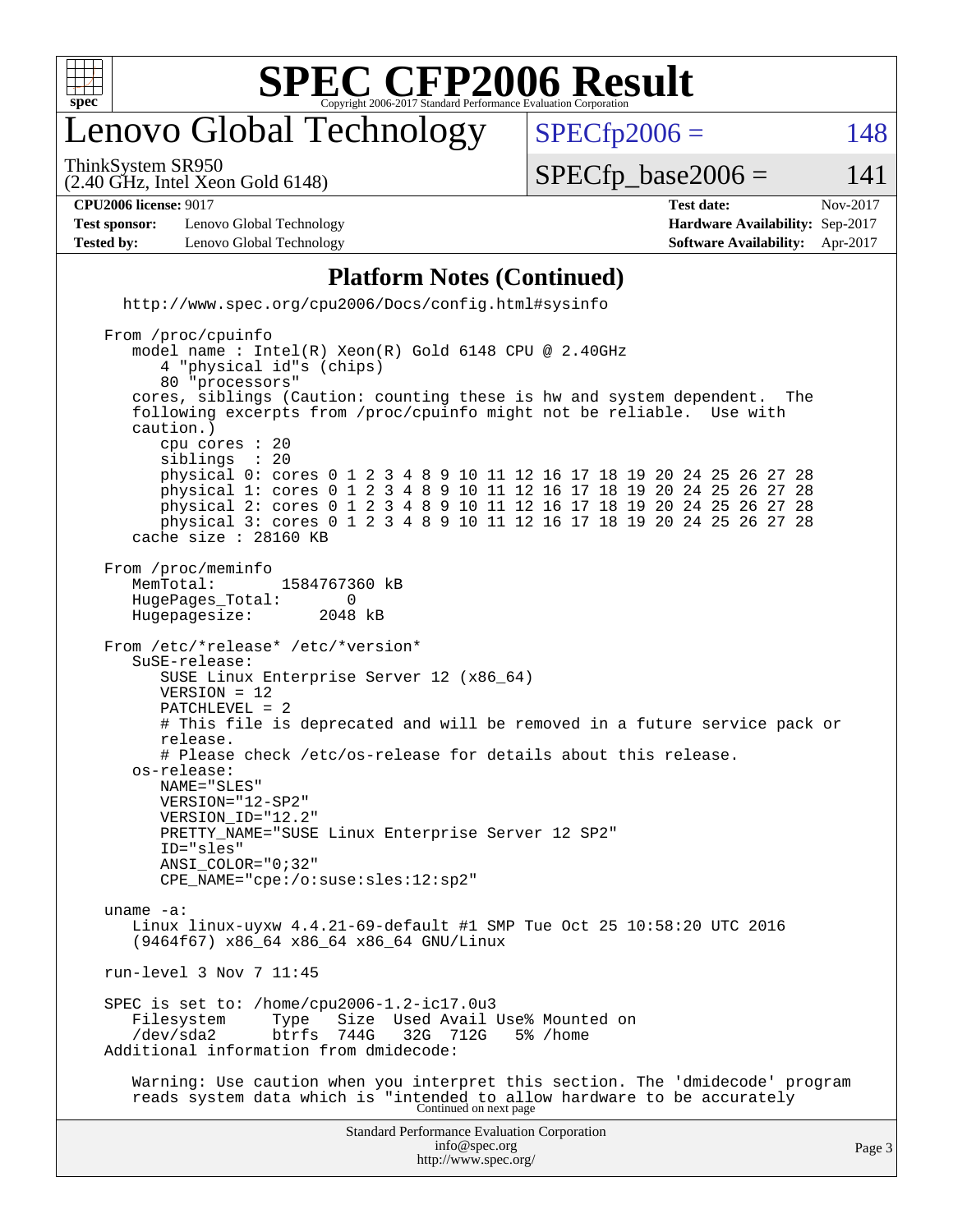

### enovo Global Technology

ThinkSystem SR950

 $SPECTp2006 = 148$ 

(2.40 GHz, Intel Xeon Gold 6148)

 $SPECTp\_base2006 = 141$ 

**[Test sponsor:](http://www.spec.org/auto/cpu2006/Docs/result-fields.html#Testsponsor)** Lenovo Global Technology **[Hardware Availability:](http://www.spec.org/auto/cpu2006/Docs/result-fields.html#HardwareAvailability)** Sep-2017 **[Tested by:](http://www.spec.org/auto/cpu2006/Docs/result-fields.html#Testedby)** Lenovo Global Technology **[Software Availability:](http://www.spec.org/auto/cpu2006/Docs/result-fields.html#SoftwareAvailability)** Apr-2017

**[CPU2006 license:](http://www.spec.org/auto/cpu2006/Docs/result-fields.html#CPU2006license)** 9017 **[Test date:](http://www.spec.org/auto/cpu2006/Docs/result-fields.html#Testdate)** Nov-2017

#### **[Platform Notes \(Continued\)](http://www.spec.org/auto/cpu2006/Docs/result-fields.html#PlatformNotes)**

 determined", but the intent may not be met, as there are frequent changes to hardware, firmware, and the "DMTF SMBIOS" standard.

 BIOS Lenovo -[PSE103K-1.00]- 06/19/2017 Memory: 48x NO DIMM NO DIMM 48x Samsung M393A4K40BB2-CTD 32 GB 2 rank 2666 MHz

(End of data from sysinfo program)

#### **[General Notes](http://www.spec.org/auto/cpu2006/Docs/result-fields.html#GeneralNotes)**

Environment variables set by runspec before the start of the run: KMP AFFINITY = "granularity=fine, compact" LD\_LIBRARY\_PATH = "/home/cpu2006-1.2-ic17.0u3/lib/ia32:/home/cpu2006-1.2-ic17.0u3/lib/intel64:/home/cpu2006-1.2-ic17.0u3/sh10.2" OMP NUM THREADS = "80"

 Binaries compiled on a system with 1x Intel Core i7-4790 CPU + 32GB RAM memory using Redhat Enterprise Linux 7.2 Transparent Huge Pages disabled with: echo never > /sys/kernel/mm/transparent\_hugepage/enabled Filesystem page cache cleared with: shell invocation of 'sync; echo 3 > /proc/sys/vm/drop\_caches' prior to run

#### **[Base Compiler Invocation](http://www.spec.org/auto/cpu2006/Docs/result-fields.html#BaseCompilerInvocation)**

[C benchmarks](http://www.spec.org/auto/cpu2006/Docs/result-fields.html#Cbenchmarks):  $inc - m64$ 

[C++ benchmarks:](http://www.spec.org/auto/cpu2006/Docs/result-fields.html#CXXbenchmarks) [icpc -m64](http://www.spec.org/cpu2006/results/res2017q4/cpu2006-20171114-50723.flags.html#user_CXXbase_intel_icpc_64bit_fc66a5337ce925472a5c54ad6a0de310)

[Fortran benchmarks](http://www.spec.org/auto/cpu2006/Docs/result-fields.html#Fortranbenchmarks): [ifort -m64](http://www.spec.org/cpu2006/results/res2017q4/cpu2006-20171114-50723.flags.html#user_FCbase_intel_ifort_64bit_ee9d0fb25645d0210d97eb0527dcc06e)

[Benchmarks using both Fortran and C](http://www.spec.org/auto/cpu2006/Docs/result-fields.html#BenchmarksusingbothFortranandC): [icc -m64](http://www.spec.org/cpu2006/results/res2017q4/cpu2006-20171114-50723.flags.html#user_CC_FCbase_intel_icc_64bit_bda6cc9af1fdbb0edc3795bac97ada53) [ifort -m64](http://www.spec.org/cpu2006/results/res2017q4/cpu2006-20171114-50723.flags.html#user_CC_FCbase_intel_ifort_64bit_ee9d0fb25645d0210d97eb0527dcc06e)

### **[Base Portability Flags](http://www.spec.org/auto/cpu2006/Docs/result-fields.html#BasePortabilityFlags)**

 410.bwaves: [-DSPEC\\_CPU\\_LP64](http://www.spec.org/cpu2006/results/res2017q4/cpu2006-20171114-50723.flags.html#suite_basePORTABILITY410_bwaves_DSPEC_CPU_LP64) 416.gamess: [-DSPEC\\_CPU\\_LP64](http://www.spec.org/cpu2006/results/res2017q4/cpu2006-20171114-50723.flags.html#suite_basePORTABILITY416_gamess_DSPEC_CPU_LP64) 433.milc: [-DSPEC\\_CPU\\_LP64](http://www.spec.org/cpu2006/results/res2017q4/cpu2006-20171114-50723.flags.html#suite_basePORTABILITY433_milc_DSPEC_CPU_LP64) 434.zeusmp: [-DSPEC\\_CPU\\_LP64](http://www.spec.org/cpu2006/results/res2017q4/cpu2006-20171114-50723.flags.html#suite_basePORTABILITY434_zeusmp_DSPEC_CPU_LP64) 435.gromacs: [-DSPEC\\_CPU\\_LP64](http://www.spec.org/cpu2006/results/res2017q4/cpu2006-20171114-50723.flags.html#suite_basePORTABILITY435_gromacs_DSPEC_CPU_LP64) [-nofor\\_main](http://www.spec.org/cpu2006/results/res2017q4/cpu2006-20171114-50723.flags.html#user_baseLDPORTABILITY435_gromacs_f-nofor_main) 436.cactusADM: [-DSPEC\\_CPU\\_LP64](http://www.spec.org/cpu2006/results/res2017q4/cpu2006-20171114-50723.flags.html#suite_basePORTABILITY436_cactusADM_DSPEC_CPU_LP64) [-nofor\\_main](http://www.spec.org/cpu2006/results/res2017q4/cpu2006-20171114-50723.flags.html#user_baseLDPORTABILITY436_cactusADM_f-nofor_main)

Continued on next page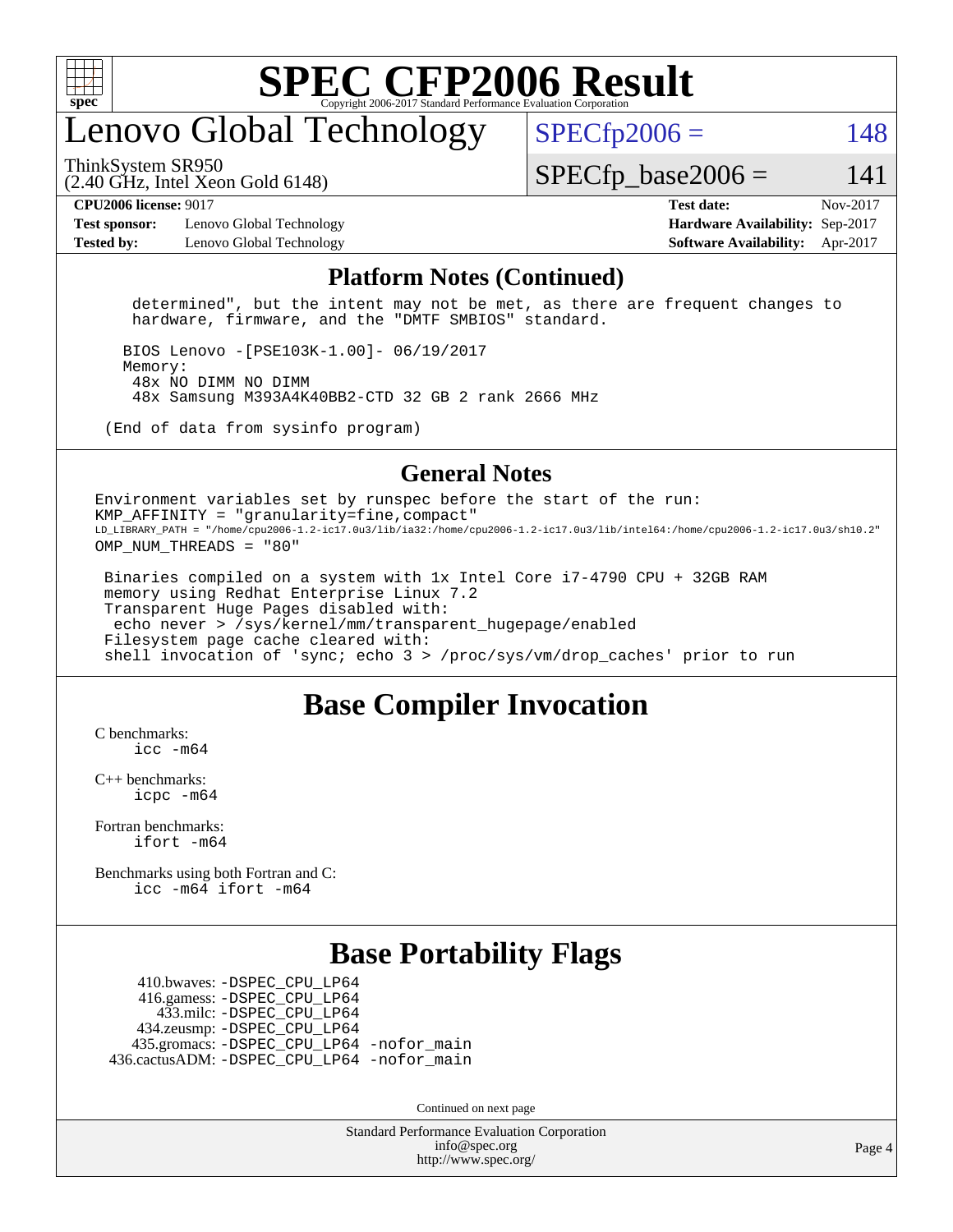

enovo Global Technology

 $SPECfp2006 = 148$  $SPECfp2006 = 148$ 

ThinkSystem SR950

(2.40 GHz, Intel Xeon Gold 6148)

**[Test sponsor:](http://www.spec.org/auto/cpu2006/Docs/result-fields.html#Testsponsor)** Lenovo Global Technology **[Hardware Availability:](http://www.spec.org/auto/cpu2006/Docs/result-fields.html#HardwareAvailability)** Sep-2017 **[Tested by:](http://www.spec.org/auto/cpu2006/Docs/result-fields.html#Testedby)** Lenovo Global Technology **[Software Availability:](http://www.spec.org/auto/cpu2006/Docs/result-fields.html#SoftwareAvailability)** Apr-2017

 $SPECfp\_base2006 = 141$ **[CPU2006 license:](http://www.spec.org/auto/cpu2006/Docs/result-fields.html#CPU2006license)** 9017 **[Test date:](http://www.spec.org/auto/cpu2006/Docs/result-fields.html#Testdate)** Nov-2017

### **[Base Portability Flags \(Continued\)](http://www.spec.org/auto/cpu2006/Docs/result-fields.html#BasePortabilityFlags)**

 437.leslie3d: [-DSPEC\\_CPU\\_LP64](http://www.spec.org/cpu2006/results/res2017q4/cpu2006-20171114-50723.flags.html#suite_basePORTABILITY437_leslie3d_DSPEC_CPU_LP64) 444.namd: [-DSPEC\\_CPU\\_LP64](http://www.spec.org/cpu2006/results/res2017q4/cpu2006-20171114-50723.flags.html#suite_basePORTABILITY444_namd_DSPEC_CPU_LP64) 447.dealII: [-DSPEC\\_CPU\\_LP64](http://www.spec.org/cpu2006/results/res2017q4/cpu2006-20171114-50723.flags.html#suite_basePORTABILITY447_dealII_DSPEC_CPU_LP64) 450.soplex: [-DSPEC\\_CPU\\_LP64](http://www.spec.org/cpu2006/results/res2017q4/cpu2006-20171114-50723.flags.html#suite_basePORTABILITY450_soplex_DSPEC_CPU_LP64) 453.povray: [-DSPEC\\_CPU\\_LP64](http://www.spec.org/cpu2006/results/res2017q4/cpu2006-20171114-50723.flags.html#suite_basePORTABILITY453_povray_DSPEC_CPU_LP64) 454.calculix: [-DSPEC\\_CPU\\_LP64](http://www.spec.org/cpu2006/results/res2017q4/cpu2006-20171114-50723.flags.html#suite_basePORTABILITY454_calculix_DSPEC_CPU_LP64) [-nofor\\_main](http://www.spec.org/cpu2006/results/res2017q4/cpu2006-20171114-50723.flags.html#user_baseLDPORTABILITY454_calculix_f-nofor_main) 459.GemsFDTD: [-DSPEC\\_CPU\\_LP64](http://www.spec.org/cpu2006/results/res2017q4/cpu2006-20171114-50723.flags.html#suite_basePORTABILITY459_GemsFDTD_DSPEC_CPU_LP64) 465.tonto: [-DSPEC\\_CPU\\_LP64](http://www.spec.org/cpu2006/results/res2017q4/cpu2006-20171114-50723.flags.html#suite_basePORTABILITY465_tonto_DSPEC_CPU_LP64) 470.lbm: [-DSPEC\\_CPU\\_LP64](http://www.spec.org/cpu2006/results/res2017q4/cpu2006-20171114-50723.flags.html#suite_basePORTABILITY470_lbm_DSPEC_CPU_LP64) 482.sphinx3: [-DSPEC\\_CPU\\_LP64](http://www.spec.org/cpu2006/results/res2017q4/cpu2006-20171114-50723.flags.html#suite_basePORTABILITY482_sphinx3_DSPEC_CPU_LP64)

481.wrf: [-DSPEC\\_CPU\\_LP64](http://www.spec.org/cpu2006/results/res2017q4/cpu2006-20171114-50723.flags.html#suite_basePORTABILITY481_wrf_DSPEC_CPU_LP64) [-DSPEC\\_CPU\\_CASE\\_FLAG](http://www.spec.org/cpu2006/results/res2017q4/cpu2006-20171114-50723.flags.html#b481.wrf_baseCPORTABILITY_DSPEC_CPU_CASE_FLAG) [-DSPEC\\_CPU\\_LINUX](http://www.spec.org/cpu2006/results/res2017q4/cpu2006-20171114-50723.flags.html#b481.wrf_baseCPORTABILITY_DSPEC_CPU_LINUX)

### **[Base Optimization Flags](http://www.spec.org/auto/cpu2006/Docs/result-fields.html#BaseOptimizationFlags)**

[C benchmarks](http://www.spec.org/auto/cpu2006/Docs/result-fields.html#Cbenchmarks):

[-xCORE-AVX2](http://www.spec.org/cpu2006/results/res2017q4/cpu2006-20171114-50723.flags.html#user_CCbase_f-xCORE-AVX2) [-ipo](http://www.spec.org/cpu2006/results/res2017q4/cpu2006-20171114-50723.flags.html#user_CCbase_f-ipo) [-O3](http://www.spec.org/cpu2006/results/res2017q4/cpu2006-20171114-50723.flags.html#user_CCbase_f-O3) [-no-prec-div](http://www.spec.org/cpu2006/results/res2017q4/cpu2006-20171114-50723.flags.html#user_CCbase_f-no-prec-div) [-parallel](http://www.spec.org/cpu2006/results/res2017q4/cpu2006-20171114-50723.flags.html#user_CCbase_f-parallel) [-qopt-prefetch](http://www.spec.org/cpu2006/results/res2017q4/cpu2006-20171114-50723.flags.html#user_CCbase_f-qopt-prefetch)

[C++ benchmarks:](http://www.spec.org/auto/cpu2006/Docs/result-fields.html#CXXbenchmarks)

[-xCORE-AVX2](http://www.spec.org/cpu2006/results/res2017q4/cpu2006-20171114-50723.flags.html#user_CXXbase_f-xCORE-AVX2) [-ipo](http://www.spec.org/cpu2006/results/res2017q4/cpu2006-20171114-50723.flags.html#user_CXXbase_f-ipo) [-O3](http://www.spec.org/cpu2006/results/res2017q4/cpu2006-20171114-50723.flags.html#user_CXXbase_f-O3) [-no-prec-div](http://www.spec.org/cpu2006/results/res2017q4/cpu2006-20171114-50723.flags.html#user_CXXbase_f-no-prec-div) [-qopt-prefetch](http://www.spec.org/cpu2006/results/res2017q4/cpu2006-20171114-50723.flags.html#user_CXXbase_f-qopt-prefetch)

[Fortran benchmarks](http://www.spec.org/auto/cpu2006/Docs/result-fields.html#Fortranbenchmarks): [-xCORE-AVX2](http://www.spec.org/cpu2006/results/res2017q4/cpu2006-20171114-50723.flags.html#user_FCbase_f-xCORE-AVX2) [-ipo](http://www.spec.org/cpu2006/results/res2017q4/cpu2006-20171114-50723.flags.html#user_FCbase_f-ipo) [-O3](http://www.spec.org/cpu2006/results/res2017q4/cpu2006-20171114-50723.flags.html#user_FCbase_f-O3) [-no-prec-div](http://www.spec.org/cpu2006/results/res2017q4/cpu2006-20171114-50723.flags.html#user_FCbase_f-no-prec-div) [-parallel](http://www.spec.org/cpu2006/results/res2017q4/cpu2006-20171114-50723.flags.html#user_FCbase_f-parallel) [-qopt-prefetch](http://www.spec.org/cpu2006/results/res2017q4/cpu2006-20171114-50723.flags.html#user_FCbase_f-qopt-prefetch)

[Benchmarks using both Fortran and C](http://www.spec.org/auto/cpu2006/Docs/result-fields.html#BenchmarksusingbothFortranandC): [-xCORE-AVX2](http://www.spec.org/cpu2006/results/res2017q4/cpu2006-20171114-50723.flags.html#user_CC_FCbase_f-xCORE-AVX2) [-ipo](http://www.spec.org/cpu2006/results/res2017q4/cpu2006-20171114-50723.flags.html#user_CC_FCbase_f-ipo) [-O3](http://www.spec.org/cpu2006/results/res2017q4/cpu2006-20171114-50723.flags.html#user_CC_FCbase_f-O3) [-no-prec-div](http://www.spec.org/cpu2006/results/res2017q4/cpu2006-20171114-50723.flags.html#user_CC_FCbase_f-no-prec-div) [-parallel](http://www.spec.org/cpu2006/results/res2017q4/cpu2006-20171114-50723.flags.html#user_CC_FCbase_f-parallel) [-qopt-prefetch](http://www.spec.org/cpu2006/results/res2017q4/cpu2006-20171114-50723.flags.html#user_CC_FCbase_f-qopt-prefetch)

#### **[Peak Compiler Invocation](http://www.spec.org/auto/cpu2006/Docs/result-fields.html#PeakCompilerInvocation)**

[C benchmarks](http://www.spec.org/auto/cpu2006/Docs/result-fields.html#Cbenchmarks): [icc -m64](http://www.spec.org/cpu2006/results/res2017q4/cpu2006-20171114-50723.flags.html#user_CCpeak_intel_icc_64bit_bda6cc9af1fdbb0edc3795bac97ada53)

[C++ benchmarks:](http://www.spec.org/auto/cpu2006/Docs/result-fields.html#CXXbenchmarks) [icpc -m64](http://www.spec.org/cpu2006/results/res2017q4/cpu2006-20171114-50723.flags.html#user_CXXpeak_intel_icpc_64bit_fc66a5337ce925472a5c54ad6a0de310)

[Fortran benchmarks](http://www.spec.org/auto/cpu2006/Docs/result-fields.html#Fortranbenchmarks): [ifort -m64](http://www.spec.org/cpu2006/results/res2017q4/cpu2006-20171114-50723.flags.html#user_FCpeak_intel_ifort_64bit_ee9d0fb25645d0210d97eb0527dcc06e)

[Benchmarks using both Fortran and C](http://www.spec.org/auto/cpu2006/Docs/result-fields.html#BenchmarksusingbothFortranandC): [icc -m64](http://www.spec.org/cpu2006/results/res2017q4/cpu2006-20171114-50723.flags.html#user_CC_FCpeak_intel_icc_64bit_bda6cc9af1fdbb0edc3795bac97ada53) [ifort -m64](http://www.spec.org/cpu2006/results/res2017q4/cpu2006-20171114-50723.flags.html#user_CC_FCpeak_intel_ifort_64bit_ee9d0fb25645d0210d97eb0527dcc06e)

#### **[Peak Portability Flags](http://www.spec.org/auto/cpu2006/Docs/result-fields.html#PeakPortabilityFlags)**

Same as Base Portability Flags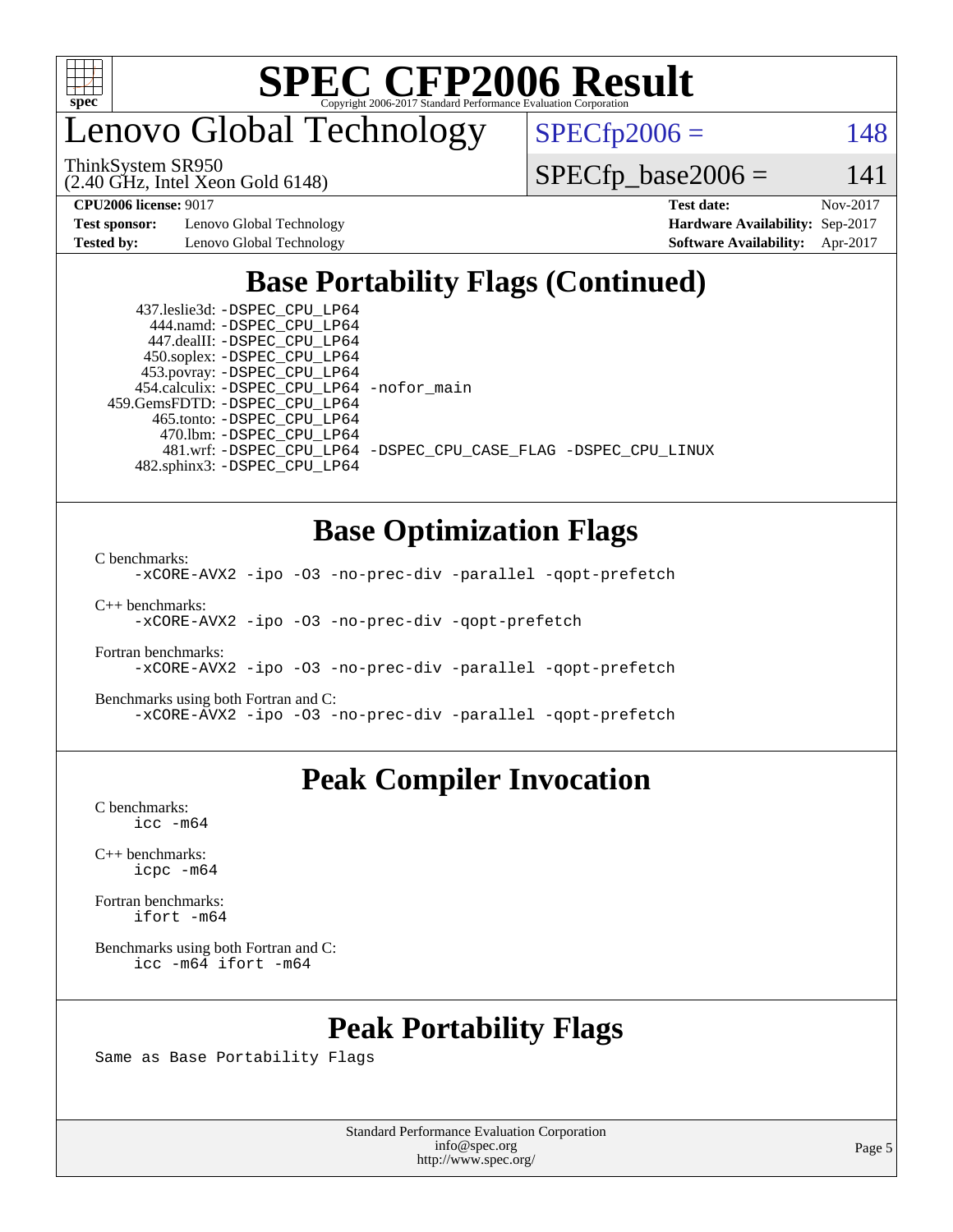

## enovo Global Technology

ThinkSystem SR950

(2.40 GHz, Intel Xeon Gold 6148)

 $SPECTp2006 = 148$  $SPECTp\_base2006 = 141$ 

**[Test sponsor:](http://www.spec.org/auto/cpu2006/Docs/result-fields.html#Testsponsor)** Lenovo Global Technology **[Hardware Availability:](http://www.spec.org/auto/cpu2006/Docs/result-fields.html#HardwareAvailability)** Sep-2017 **[Tested by:](http://www.spec.org/auto/cpu2006/Docs/result-fields.html#Testedby)** Lenovo Global Technology **[Software Availability:](http://www.spec.org/auto/cpu2006/Docs/result-fields.html#SoftwareAvailability)** Apr-2017

**[CPU2006 license:](http://www.spec.org/auto/cpu2006/Docs/result-fields.html#CPU2006license)** 9017 **[Test date:](http://www.spec.org/auto/cpu2006/Docs/result-fields.html#Testdate)** Nov-2017

### **[Peak Optimization Flags](http://www.spec.org/auto/cpu2006/Docs/result-fields.html#PeakOptimizationFlags)**

[C benchmarks](http://www.spec.org/auto/cpu2006/Docs/result-fields.html#Cbenchmarks):

433.milc: basepeak = yes

 $470.$ lbm: basepeak = yes

 $482$ .sphinx3: basepeak = yes

[C++ benchmarks:](http://www.spec.org/auto/cpu2006/Docs/result-fields.html#CXXbenchmarks)

 444.namd: [-prof-gen](http://www.spec.org/cpu2006/results/res2017q4/cpu2006-20171114-50723.flags.html#user_peakPASS1_CXXFLAGSPASS1_LDFLAGS444_namd_prof_gen_e43856698f6ca7b7e442dfd80e94a8fc)(pass 1) [-prof-use](http://www.spec.org/cpu2006/results/res2017q4/cpu2006-20171114-50723.flags.html#user_peakPASS2_CXXFLAGSPASS2_LDFLAGS444_namd_prof_use_bccf7792157ff70d64e32fe3e1250b55)(pass 2) [-xCORE-AVX2](http://www.spec.org/cpu2006/results/res2017q4/cpu2006-20171114-50723.flags.html#user_peakPASS2_CXXFLAGSPASS2_LDFLAGS444_namd_f-xCORE-AVX2)(pass 2)  $-par-num-threads=1(pass 1) -ipo(pass 2) -O3(pass 2)$  $-par-num-threads=1(pass 1) -ipo(pass 2) -O3(pass 2)$  $-par-num-threads=1(pass 1) -ipo(pass 2) -O3(pass 2)$  $-par-num-threads=1(pass 1) -ipo(pass 2) -O3(pass 2)$  $-par-num-threads=1(pass 1) -ipo(pass 2) -O3(pass 2)$  $-par-num-threads=1(pass 1) -ipo(pass 2) -O3(pass 2)$ [-no-prec-div](http://www.spec.org/cpu2006/results/res2017q4/cpu2006-20171114-50723.flags.html#user_peakPASS2_CXXFLAGSPASS2_LDFLAGS444_namd_f-no-prec-div)(pass 2) [-fno-alias](http://www.spec.org/cpu2006/results/res2017q4/cpu2006-20171114-50723.flags.html#user_peakCXXOPTIMIZEOPTIMIZE444_namd_f-no-alias_694e77f6c5a51e658e82ccff53a9e63a) [-auto-ilp32](http://www.spec.org/cpu2006/results/res2017q4/cpu2006-20171114-50723.flags.html#user_peakCXXOPTIMIZE444_namd_f-auto-ilp32)

447.dealII: basepeak = yes

 $450$ .soplex: basepeak = yes

```
 453.povray: -prof-gen(pass 1) -prof-use(pass 2) -xCORE-AVX2(pass 2)
  -par-num-threads=1-ipo-O3(pass 2)-no-prec-div(pass 2) -unroll4 -ansi-alias
```
[Fortran benchmarks](http://www.spec.org/auto/cpu2006/Docs/result-fields.html#Fortranbenchmarks):

```
410.bwaves: basepeak = yes
```

```
 416.gamess: -prof-gen(pass 1) -prof-use(pass 2) -xCORE-AVX2(pass 2)
  -par-num-threads=1-ipo-O3(pass 2)-no-prec-div(pass 2) -unroll2 -inline-level=0 -scalar-rep-
```
 $434$ .zeusmp: basepeak = yes

437.leslie3d: basepeak = yes

```
 459.GemsFDTD: -prof-gen(pass 1) -prof-use(pass 2) -xCORE-AVX2(pass 2)
     -par-num-threads=1-ipo-O3(pass 2)-no-prec-div(pass 2) -unroll2 -inline-level=0
     -qopt-prefetch -parallel
```

```
 465.tonto: -prof-gen(pass 1) -prof-use(pass 2) -xCORE-AVX2(pass 2)
-par-num-threads=1-ipo-O3(pass 2)-no-prec-div-inline-calloc-qopt-malloc-options=3
-auto -unroll4
```
[Benchmarks using both Fortran and C](http://www.spec.org/auto/cpu2006/Docs/result-fields.html#BenchmarksusingbothFortranandC):

435.gromacs: basepeak = yes

 $436.cactusADM: basepeak = yes$ 

Continued on next page

| <b>Standard Performance Evaluation Corporation</b> |
|----------------------------------------------------|
| info@spec.org                                      |
| http://www.spec.org/                               |